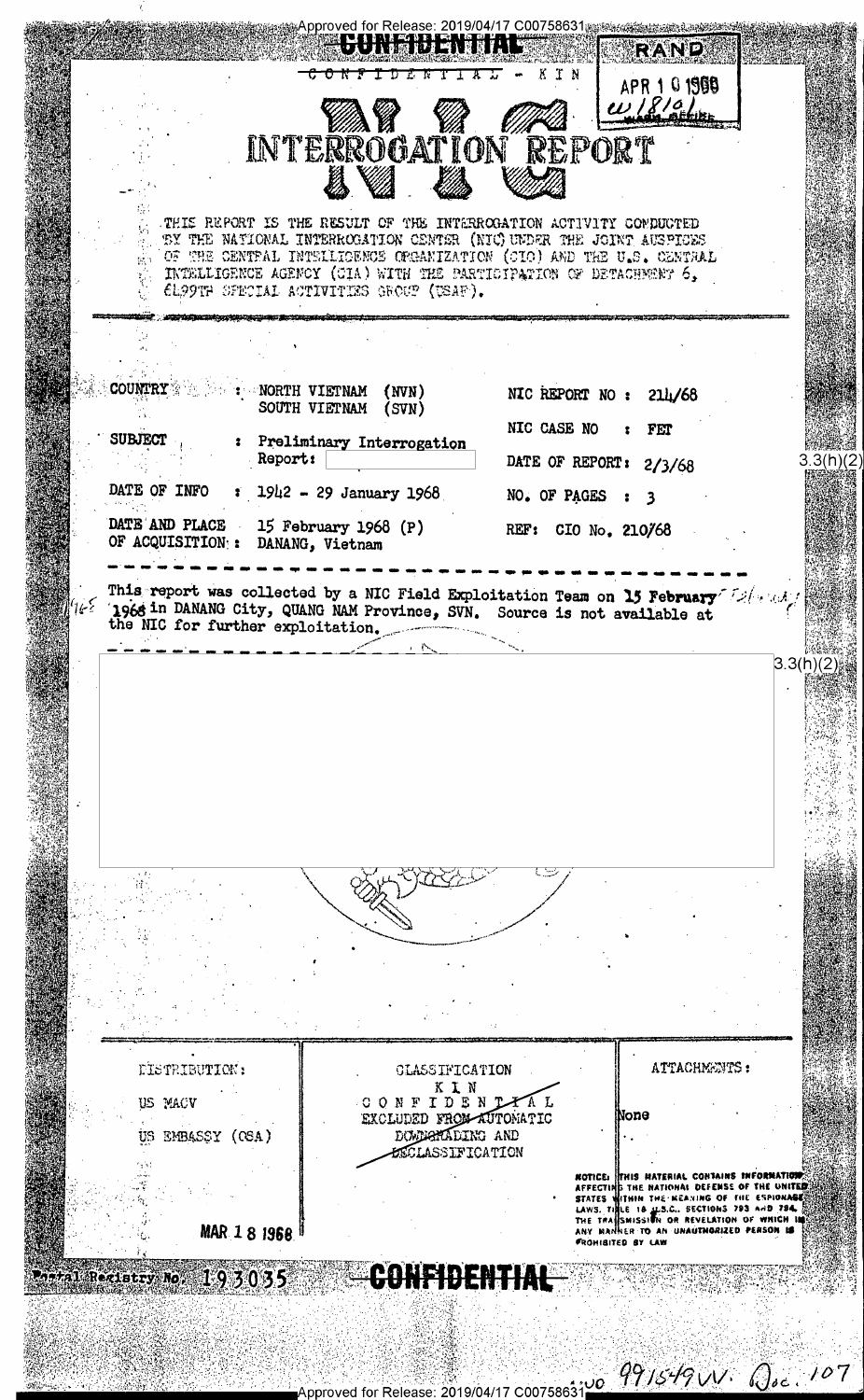Approved for Release: 2019/04/17 C00758631

KIN

<u> አን፤ ታይዘዋ ፤ አ ሁ</u>

Page 2

CHRONOLOGICAL LISTING OF SOURCE'S SIGNIFICANT ACTIVITIES:

1942 - 1959: Source lived with his parents in and attended the following schools during the period from 1951 to 1959.

 $1960 = 8$  October 1967: He was drafted on 6 April 1960 and served with Division 308 in BINH DA District, HA DONG Province. He received military and political training during the period from April 1960 to September 1960.

During his period of service at Division 304, Source and his unit moved through THANH HOA, NINH BINH, SON TAY, HOA BINH and HA ... DONG in order to train VC recruits and assign them to SVN.

October 1967 - 19 January 1968: On 9 October 1967, Source and Division 304 left THANH HOA to infiltrate SVN. They walked through NGHE AN, HA TINH, QUANG BINH, VINH LINH, LAOS, and QUANG TRI, and on 18 January 1968 arrived at a forest which was a two day march to<br>the west of KHE SANH. On 19 January 1968, Source and Regiment 66 were ordered to attack KHE SANH.

22 January 1968 - 29 January 1968: At 0500 hours on 22 January 1968, Platoon 7, Regiment 66 opened fire on KHE SANH post. The U.S. soldiers inside the post withdrew by helicopters. (NIC COMMENT: What was probably meant was a KHE SANH outpost that was overrun and evacuated by helicopter). Battalion  $\delta$ , Regiment  $66$ , was encamped about two kilometers from KHE SANH post and deployed in its trenches located on top of the hills to wait and to attack Allied reinforcements. The battalion remained there from 22 through 26 January 1968, but didnot meet the Allied forces. At the same time, the Battalion Executive Office and one squad were ordered to go to the VEI Village Post (on National Road 9) to reconnoiter on 28 January 1968, the Battalion was ordered to penetrate VEI Village Post at 1600 hours. Source was sick and stayed behind with some of his comrades. At about 1800 hours the same day, the battalion was bombed and dispersed in disorder in the forest. At about 0200 hours on 29 January 1968, Source left his unit and rallied to the GVN at VEI Village post.

CIRCUMSTANCES OF RALLYING:

IT.

The following are reasons for Source's rallying to the GVN. The NVN regime tried to present many false ideas in order to mobilize the people into working day and night without any merited compensation. Famine was still widespread in NVN. The NVA had a shortage of weapons, ammunition and food. The promotion

KIN

Approved for Release: 2019/04/17 C00758631

 $3.3(h)(2)$